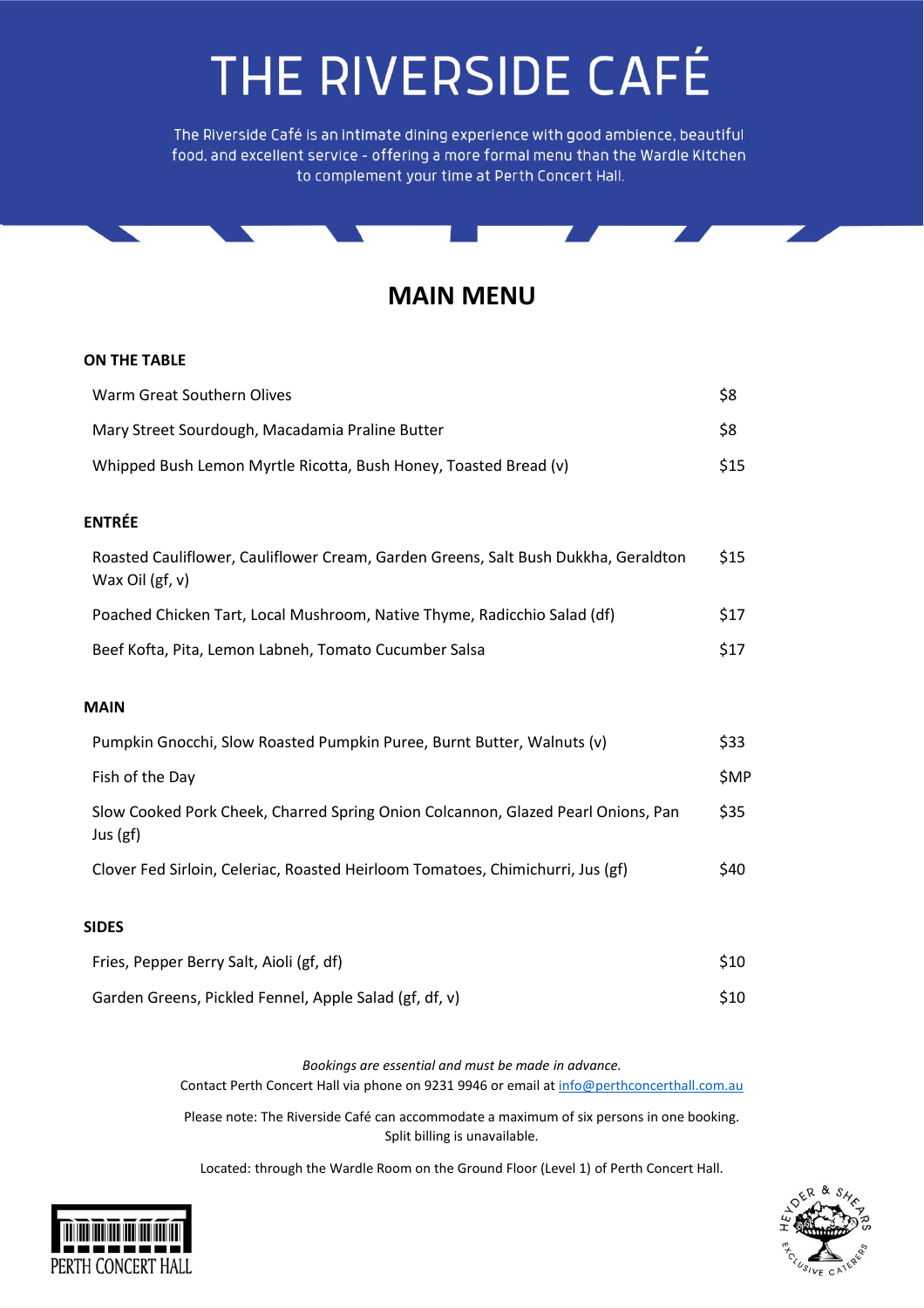The Riverside Café is an intimate dining experience with good ambience, beautiful food, and excellent service - offering a more formal menu than the Wardle Kitchen to complement your time at Perth Concert Hall.



#### **DESSERT**

| Classic Tiramisu Cake, Sour Cherry Cream              | <b>S14</b> |
|-------------------------------------------------------|------------|
| Chocolate Avocado Mousse Tart, Fresh Berries (gf, vg) | <b>S14</b> |
| Frangelico Affogato, Connoisseur Ice-cream            | <b>S15</b> |

#### **CHEESE**

Chef's Cheese Selection, Dried Muscatels, Quince Paste, Glace Fruits, Walnut Bread, Wafers

| One Cheese                        | \$12 |
|-----------------------------------|------|
| <b>Two Cheeses</b>                | \$20 |
| Three Cheeses                     | \$26 |
| WITH DESSERT                      |      |
| De Bortoli Noble One Semillon '10 | \$12 |
| Brown Brothers Tawny Port         | \$9  |
| Courvoisier VSOP Cognac           | \$14 |



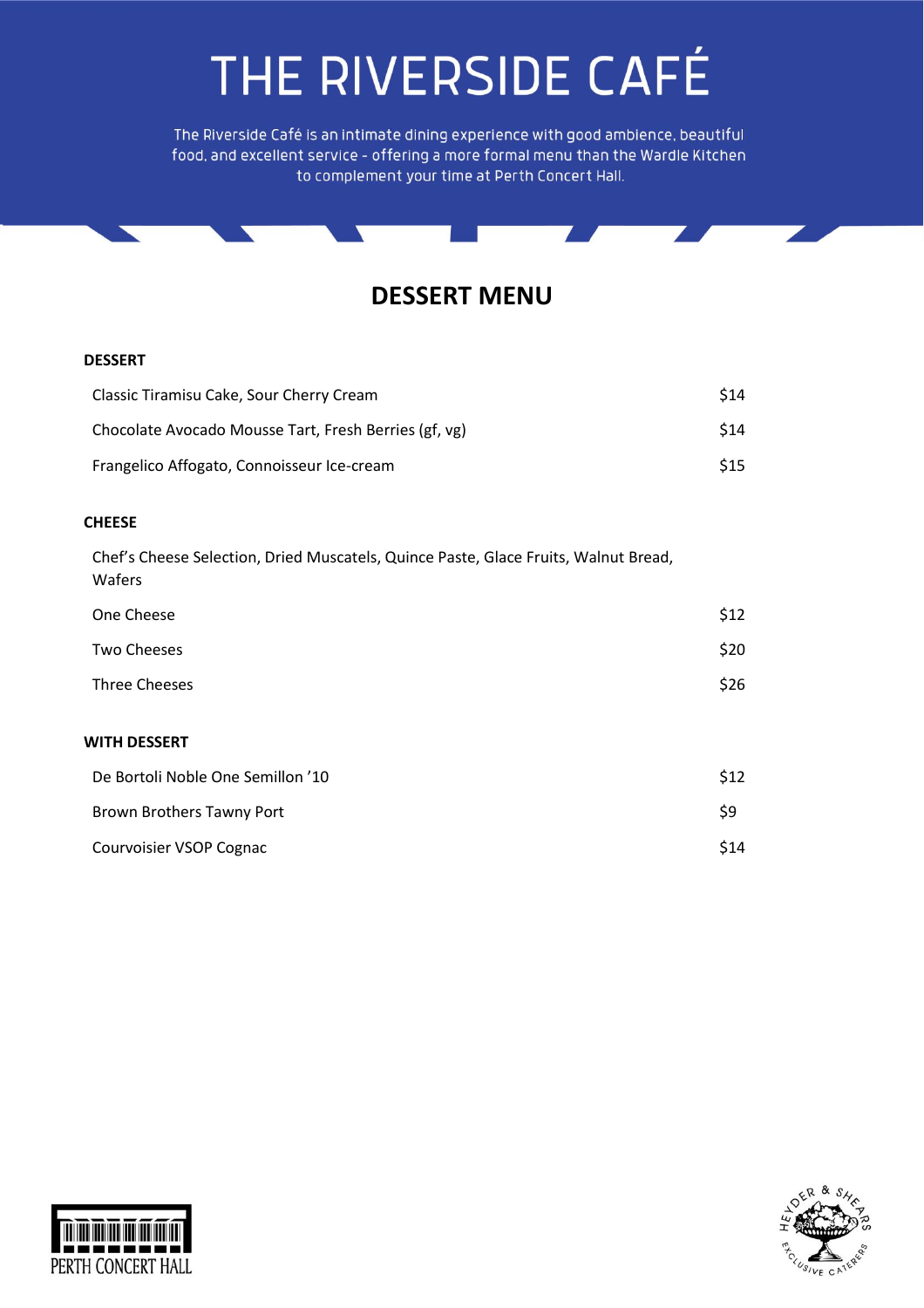The Riverside Café is an intimate dining experience with good ambience, beautiful food, and excellent service - offering a more formal menu than the Wardle Kitchen to complement your time at Perth Concert Hall.

### **DRINKS MENU**

Π

| <b>CHAMPAGNE &amp; SPARKLING</b>                                         |         |       |
|--------------------------------------------------------------------------|---------|-------|
| Cape Ridge NV, Margaret River WA                                         | \$9     | \$39  |
| Castelli Estate NV, Denmark WA                                           | \$49    |       |
| Vasse Felix 'Blanc de Blanc' '17, Margaret River WA                      |         | \$65  |
| Pommery Brut Royale NV (200ml), Reims FRA                                |         | \$26  |
| <b>WHITE WINE</b>                                                        |         |       |
| Leeuwin Estate Arts Series Riesling '19, Margaret River WA               |         | \$42  |
| Leeuwin Estate 'Siblings' Sauvignon Blanc '18, Margaret River WA         |         | \$48  |
| Plantagenet 'Omrah' Sauvignon Blanc '20, Great Southern WA               | \$9     | \$39  |
| Vasse Felix 'Filius' Sauvignon Blanc Semillon '20, Margaret River WA     |         | \$49  |
| Vidal Sauvignon Blanc '17, Marlborough NZL                               |         | \$55  |
| Happs Chenin Blanc '17, Margaret River WA                                |         | \$47  |
| Puittano Pinot Grigio '17, Friuli ITA                                    |         | \$43  |
| Plantagenet 'Omrah' Chardonnay '20, Great Southern WA                    | \$9     | \$39  |
| Vasse Felix 'Filius' Chardonnay '17, Margaret River WA                   |         | \$62  |
| Ad Hoc Chardonnay '15, Margaret River WA                                 |         | \$50  |
| Willoughby Park 'Kaglan River' Chardonnay '18, Albany WA                 |         | \$52  |
| <b>RED WINE</b>                                                          |         |       |
| Ad Hoc 'Cruel Mistress' Pinot Noir '19, Great Southern WA                |         | \$42  |
| Mazza Touriga Nacional '14, Margaret River WA                            |         | \$55  |
| Plantagenet 'Omrah' Cabernet Merlot '18, Great Southern WA               | $ $ \$9 | \$39  |
| Howard Park 'Miamup' Cabernet Sauvignon '17, Margaret River WA           |         | \$49  |
| Juniper Estate Cabernet Merlot '16, Margaret River WA                    |         | \$58  |
| Moss Wood 'Amys' Cab/Petit Verdot/Merlot '13, Margaret River WA          |         | \$82  |
| Cullen 'Mangan' Petit Verdot/Malbec/Merlot '14, Margaret River WA        |         | \$86  |
| Leeuwin Estate 'Arts Series' Cabernet Sauvignon '15, Margaret River WA   |         | \$110 |
| Lake Breeze 'Bernoota' Shiraz/Cabernet '15, Langhorne Creek SA           |         | \$60  |
| Plantagenet ' Omrah' Shiraz '17, Great Southern WA                       | \$9     | \$39  |
| Flametree Shiraz '17, Great Southern WA                                  |         | \$42  |
| Happs 'Three Hills' Malbec '16, Margaret River WA                        |         | \$75  |
| Brokenwood 'Cricket Pitch' Grenache/Shiraz/Mataro '13, Hunter Valley NSW |         | \$65  |
| Maretti Rosso Barbera/Nebbiolo '16, Langhe ITA                           |         | \$71  |
| Poliziano 'Colli Senesi' Sangiovese '18, DOCG Chianti ITA                |         | \$68  |



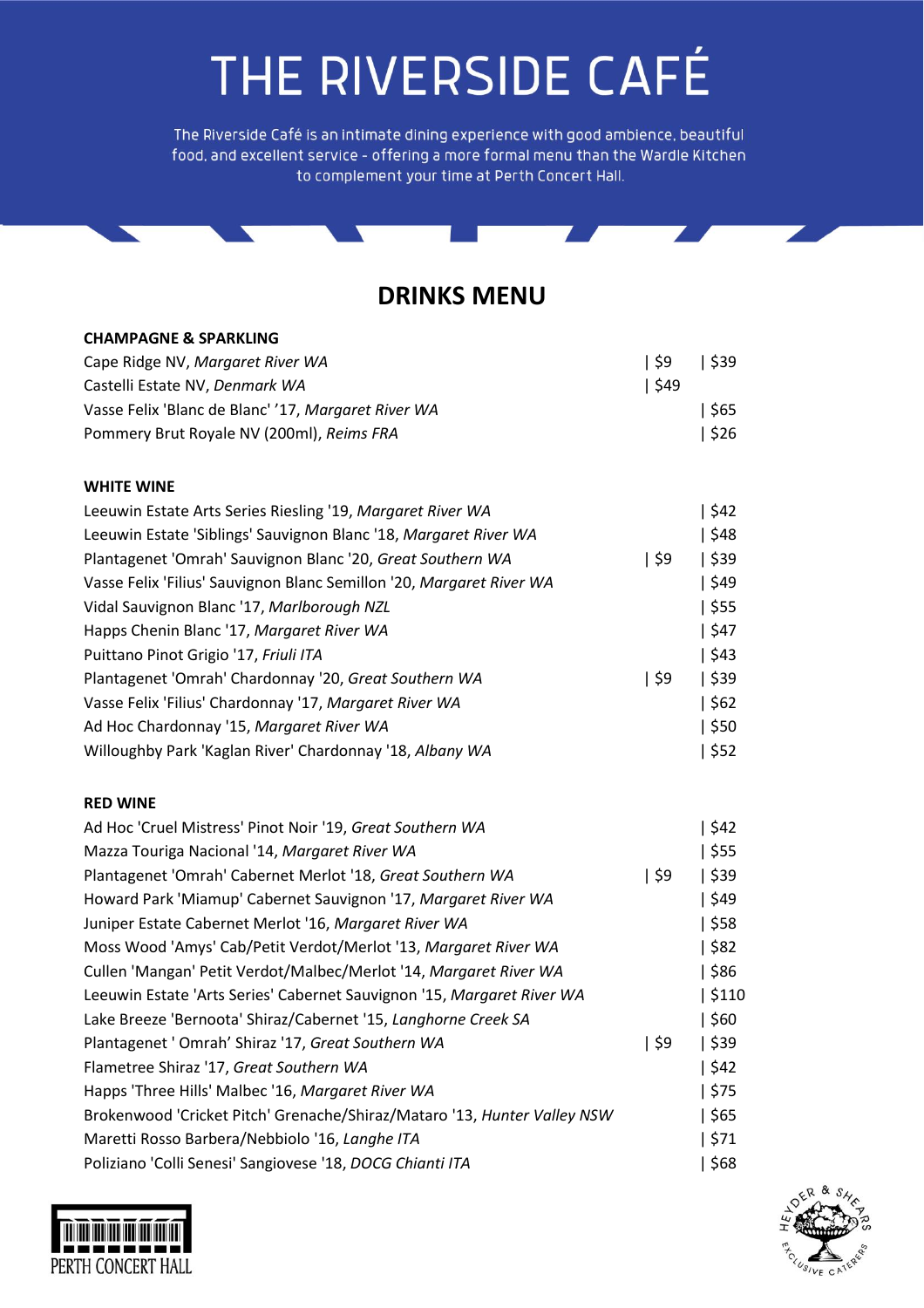The Riverside Café is an intimate dining experience with good ambience, beautiful food, and excellent service - offering a more formal menu than the Wardle Kitchen to complement your time at Perth Concert Hall.

| <b>ROSÉ</b>                                              |      |      |
|----------------------------------------------------------|------|------|
| Plantagenet 'Omrah' Rose, Margaret River WA              | \$9  | \$39 |
|                                                          |      |      |
| <b>BEER &amp; CIDER</b>                                  |      |      |
| Peroni 5.1%, ITA                                         | \$10 |      |
| Peroni Leggera 3.5%, ITA                                 | \$9  |      |
| Gage Roads 'Single Fin' Ale 4.5%, WA                     | \$10 |      |
| Gage Roads 'Atomic' Pale Ale 4.7%, WA                    | \$10 |      |
| Little Creatures 'Rogers' Amber Ale 3.8%, AUS            | \$10 |      |
| Hello Sunshine Cloudy Apple Cider 4.5%, AUS              | \$10 |      |
|                                                          |      |      |
| <b>DESSERT WINE/PORT</b>                                 |      |      |
| De Bortoli 'Noble One' Botrytis Semillon '10, Bilbul NSW | \$12 | \$68 |
| De Bortoli 'Noble One' Botrytis Semillon '13, Bilbul NSW |      | \$68 |
| Brown Brothers Aged Tawny Port, Milawa VIC               | \$9  |      |
|                                                          |      |      |
|                                                          |      |      |
| <b>SPIRITS</b>                                           |      |      |
|                                                          |      |      |
| <b>BRANDY/COGNAC</b>                                     |      |      |
| St.Agnes VSOP 5yo, AUS                                   | \$10 |      |
| Courvoisier VSOP, FRA                                    | \$14 |      |
| $\sim$                                                   |      |      |

| GIN                          |      |
|------------------------------|------|
| Larios, ESP                  | \$10 |
| Tanqueray, ENG               | \$12 |
| <b>RUM</b>                   |      |
| Bacardi, CUB                 | \$10 |
| Untold Spiced, TTO           | \$10 |
| Sailor Jerry Spiced, USA     | \$12 |
| Havana Club 3anos Anejo, CUB | \$12 |